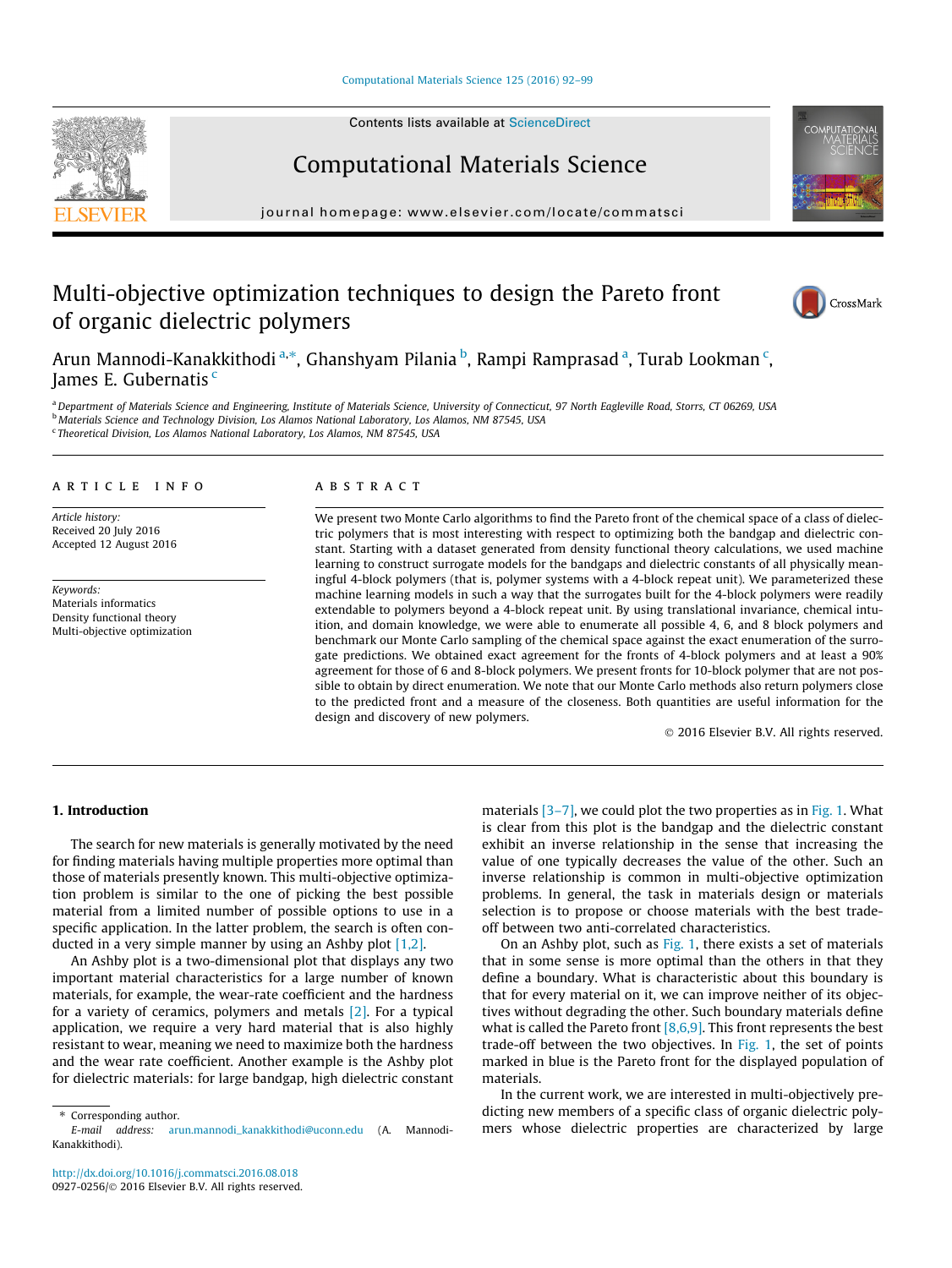<span id="page-1-0"></span>

Fig. 1. An Ashby plot to determine materials with the best trade-off between two properties: the bandgap and the dielectric constant. The blue points represent the Pareto front for the entire population. (For interpretation of the references to colour in this figure legend, the reader is referred to the web version of this article.)

bandgaps and high dielectric constants. Fig. 1 contains a number of representative polymers. Evident is the inverse property relationship of the multi-objective problem. With an Ashby plot of proposed or known materials, it is easy to find the Pareto front. The challenge in the search for new materials is meaningfully populating such plots with possible materials that might lie beyond the known front. The difficulty is the number of possible new materials is far too large to identify all candidates by numerical computation or by synthesis and measurement. Here, we propose approaching this complex situation by exploiting our recent work  $[6]$ , where we generated computational data and used this data to create machine learning (ML) models for the dielectric constant and electronic bandgap of a given chemical space of dielectric polymers.

In the referenced work, we proposed possible organic polymers by using combinations of seven basic chemical building units:  $CH<sub>2</sub>$ , NH, CO,  $C_6H_4$ ,  $C_4H_2S$ , CS, and O [\[6,4\].](#page-6-0) Here, we refer to an *n*-block polymer as one whose repeat unit is a block of n randomly chosen from this pool of seven. We calculated the bandgaps and the dielectric constants for all possible 4-block systems with Density Functional Theory (DFT) and used machine learning to produce regression models that fitted each computed physical property. We parameterized our fit in such a way that we could use the regression models as surrogates for the same physical properties for 6-block and higher block models. Using these surrogates and their predictions for each polymer in a complete enumeration of possibilities, we could easily obtain the Pareto fronts. However, here we are mainly interested in developing methods to estimate such fronts when complete enumeration is too tedious or not even possible. We present two simple Monte Carlo methods to make such estimates.

Multi-objective optimization is a large active area of engineering research, spanning diverse fields. A variety of techniques exist, examples of which are given in [\[10–20\]](#page-7-0). In most cases, the datasets in these applications are much larger than those produced here, and the various methods differ in the manner in which these data are searched for the optimal set. In other cases, the cost of populating the dataset is the challenging factor, and the various methods focus on efficiently adding data to the population. Recently, the use of surrogate models has become prominent for such applications [\[21,22\]](#page-7-0). Of the methods we found in the literature, those described by Suman and co-workers [\[14,15\]](#page-7-0) and by Waldock and Corne [\[17\]](#page-7-0) most closely resemble ours. We differ from these approaches in part by using surrogates. We feel what we propose is simpler and more appropriate to our use of surrogates.

In Section 2, we summarize our modeling of n-block organic polymers, and in Section [3](#page-2-0) we describe two simple Monte Carlo procedures for predicting the Pareto front from the surrogate models learned from our 4-block polymer models. In Section [4](#page-4-0), we present our predictions. There, we move from 4 to 6 and then to 8 and 10-block polymers. We benchmark our simulation methods by comparison with their predicted fronts with those generated by complete enumeration for the 4, 6, and 8 block cases. We give a result for a 10 block system that we would be unable to obtain by complete enumeration. For the 6-block case we also give a result where our objectives are optimizing more than two physical properties. Hence, we extend the concept of an Ashby plot to dimensions higher than two. We conclude with a discussion of both how to improve our methods and how to generalize them to other multi-objective materials problems.

### 2. Background

We generated a dataset of 4-block polymers via DFT calculations (using VASP [\[23\]](#page-7-0)) of the dielectric constants (divided into the electronic and ionic parts) and the bandgap values (in eV). The details of these calculations were explained in [\[6\]](#page-6-0). If we plot these computed properties against each other ([Fig. 2](#page-2-0)a), we see that while the ionic contribution to the dielectric constant does not correlate well with the bandgap, there is an inverse relationship between the electronic (and consequently, the total) dielectric constant and the bandgap. The Pareto front of the points colored orange<sup>1</sup> in [Fig. 2a](#page-2-0) possesses the polymers of interest when it comes to optimizing both properties.

Whereas 4-block polymers provided convenient atomic structure sizes for DFT calculations, moving to higher block polymers leads to an exponential increase in computational expense. We opted for the following: We developed machine learning (ML) models for the 4-block polymer data, wherein we mapped an intuitive polymer 'fingerprint' to the properties by using a regression algorithm. The fingerprint was a vector of numbers that quantified the different kinds of triplets of blocks (for instance,  $CH<sub>2</sub>-NH-CO$ constitutes a triplet) present in the given polymer, essentially the unraveled 7  $\times$  7  $\times$  7 matrix, each non-zero element of which marks a specific triplet of blocks. We then used the Kernel Ridge Regression (KRR) method [\[24\]](#page-7-0) to map this fingerprint to the properties. Training, validation, and testing yielded prediction models for three properties: the electronic dielectric constant, the ionic dielectric constant and the bandgap. The fingerprint chosen was independent of the number of blocks in the repeat unit, meaning the prediction models extend to 6-block, 8-block or even higher block polymers, although we performed the training (fitting) by using only data for 4-block polymers. In  $[6]$ , we established the accuracy and reliability of block predictions for polymers containing more than 4 blocks in the repeat unit by showing that DFT calculations for a selected assortment of 8-block polymers matched well with the ML predictions.

It was possible to enumerate and fingerprint all possible 6-block and 8-block polymers and to predict the properties for each using the ML models. At first glance, there are  $7<sup>n</sup>$  possibilities for an entire population of n-block polymers. However, many are related by translational symmetry; that is,  $CO-O-C<sub>6</sub>H<sub>4</sub>-CH<sub>2</sub>$  is the same polymer as  $C_6H_4$ -CH<sub>2</sub>-CO-O. We framed our surrogate models to account for this symmetry. Additionally, chemical intuition and domain knowledge tells us that certain adjoining pairs of chemical blocks, such as O-O, CS-CS, CO-CO and NH-NH will form unstable systems, and all such polymers were thus eliminated. These factors led to a reduction in the number of 4-block polymers to 284, 6-block polymers to  $\sim$  6000, and 8-block polymers to  $\sim$  130,000.

 $1$  For interpretation of color in Fig. 2, the reader is referred to the web version of this article.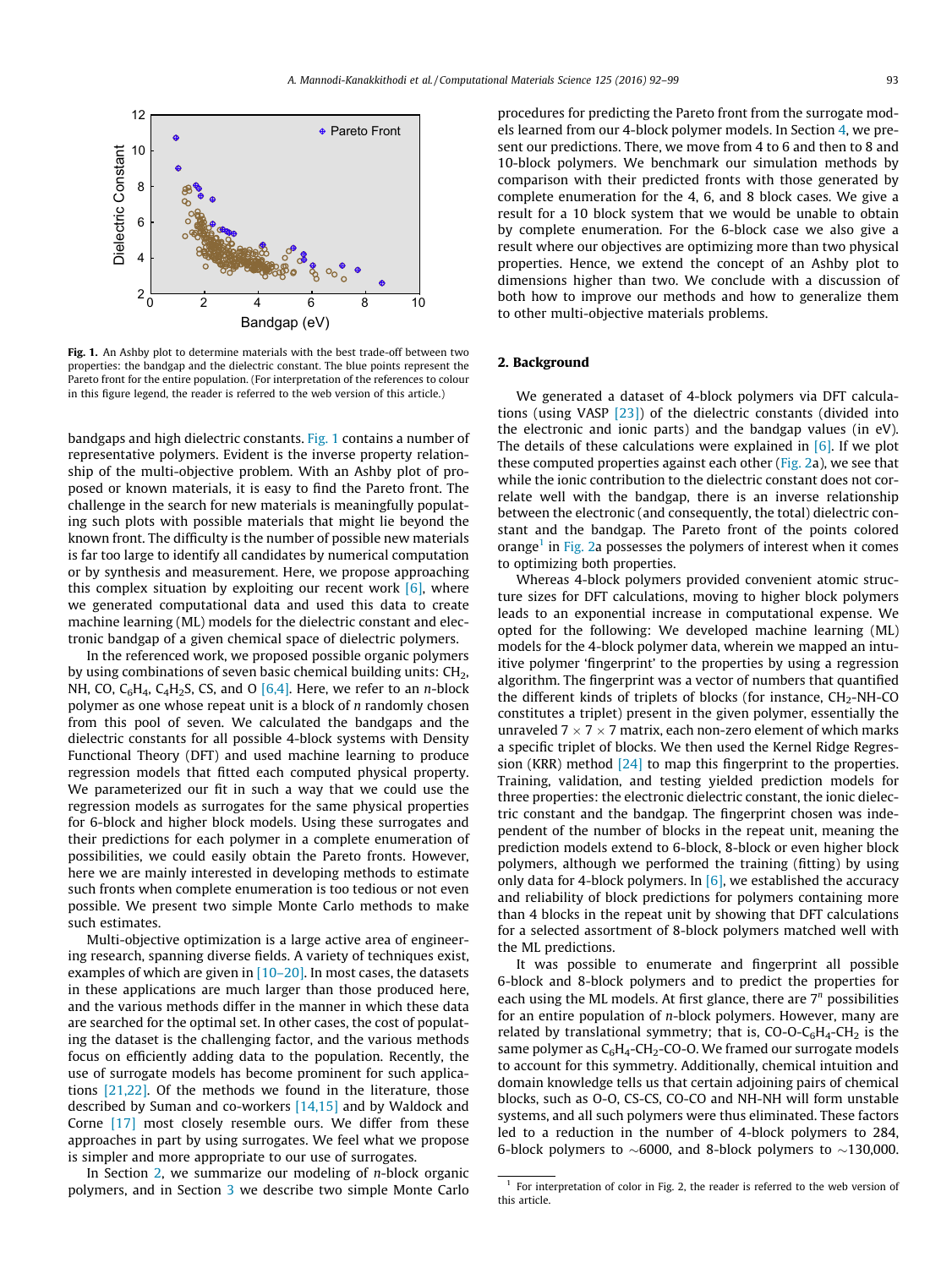<span id="page-2-0"></span>

Fig. 2. Electronic, ionic and total dielectric constants predicted from DFT and ML for 4-block, 6-block and 8-block polymers, plotted against the predicted bandgaps.

Without exploiting translational invariance, chemical intuition and domain knowledge, enumeration all 6-block cases would have been tedious and all 8-block cases not possible. The predicted properties for these much smaller numbers are shown in Fig. 2b. The prediction errors on average are  $\sim 0.3$  eV for the bandgaps,  $\sim$ 0.3 for the electronic dielectric constants and  $\sim$ 0.2 for the ionic dielectric constants. We established these errors for the 4-block polymers by comparing their surrogate values against their DFT estimated values.

We observed that the requirement of any polymer to occupy the Pareto front is susceptible to these errors: ML predictions varying from the actual DFT results by even with just a 0.5% relative error can make the crucial difference as to whether a given point dominates the remaining points or not. This discrepancy is noticeable even when populating the Pareto front for 4-block polymers. For example, [Fig. 3](#page-3-0)a shows the front obtained by using the DFT computed values and the front obtained with the ML predicted values. DFT calculations yielded 19 polymers on the front whereas the front from ML predictions contained 18 polymers; closer examination reveals that there were only 12 systems present common to the two fronts. This situation is in some ways a weakness of using surrogates to optimize materials for multiple properties; however, the actual errors are still small enough (and acceptable in a statistical treatment) for us to claim that our algorithms find polymers very close to the Pareto front if not actually on them. This is very valuable information for materials design and discovery.

From Fig. 2b, while using just the data generated for 4-block polymers, we also see that since now there is an exponentially larger number of polymers, the Pareto front is much more populated than before. We easily obtained hundreds of Pareto optimal polymer solutions for 6-block and 8-block polymers. However, the enumeration still involves listing and predicting properties of several thousands of polymers, unnecessarily substantial numbers considering our interest is restricted to a mere fraction of them. Thus, the question arises, Is there a way of predicting just the Pareto front for a given n-block polymer family?

## 3. Methods

Here, we describe two new Monte Carlo based methods for multi-objective optimization in the context of their application to the problem of designing polymers with the optimal dielectric constant and bandgap. We refer to these two methods as 'Monte Carlo Multi-Objective Optimization Algorithms' or as MCMO algorithms.

In multi-objective optimization, we have a set of functions

 ${f_1(x), f_2(x), \ldots, f_m(x)}$ 

each member of which specifies a material property as a function of the same multi-featured variable  $x = (x^1, x^2, \ldots, x^n)$ . In the application at hand, these objective functions are the machine learning fits of the electronic and the ionic contributions to the dielectric constant and the bandgaps of any n-block polymer as described earlier. The variable  $x$  is a vector that specifies the  $n$ -block polymer with each  $x^{i}$  equal to one of seven possible motifs: CH<sub>2</sub>, NH, CO, C<sub>6</sub>H<sub>4</sub>, C4H2S, CS, and O. With respect to determining attractive dielectric polymers, one could define our objective as 'minimizing the negative of the bandgap' or 'minimizing the negative of the dielectric constant' instead of maximizing such quantities. Given this, we assume a convenient connection to published work by saying that the task is to find an x that minimizes each objective.

In general, a unique solution satisfying all objectives simultaneously does not exist and attention is instead paid to the Pareto optimal solutions. These solutions are based on the following definition of dominance, where a feasible solution  $x$  is said to Pareto dominate another solution  $x'$  if

$$
f_i(x) \leq f_i(x'), \text{ for all } i \in \{1, 2, \ldots, m\}
$$

and

$$
f_j(x) < f_j(x'), \text{ for at least one } j \in \{1, 2, \ldots, m\}
$$

that is,  $x$  is as good as  $x<sup>i</sup>$  in all objectives and is strictly better than it in at least one. An x not dominated by any other is called Pareto optimal, and the set of all Pareto optimal solutions constitutes the Pareto front. Our methods are designed to return the Pareto front, as well as additional useful information, as we discuss later. The core of the methods is the notion of an archive of possible members of the front. New polymers  $x$  are proposed by a Monte Carlo move and added to the current archive A if

$$
f(x) = \max_{x^{j} \in A, \ j=1,2,...,|A|} \left[ \min_{i \in \{1,2,...,m\}} (f_i(x) - f_i(x^{j})) \right] < 0
$$

This is a necessary but not sufficient condition for x being on the Pareto front.

The simulation starts by seeding the archive with a number of polymers whose  $n$  blocks are selected randomly. The archive is now scanned one member at a time. For each archive member, every constituent block is scanned, and its current motif is replaced by one randomly chosen. If the proposed polymer is not in the archive and if its  $f(x) < 0$ , then this new polymer is added to the archive. If not added, the next block of the current polymer is randomly changed. If added, the current polymer becomes the one added, and its next block is randomly changed. These processes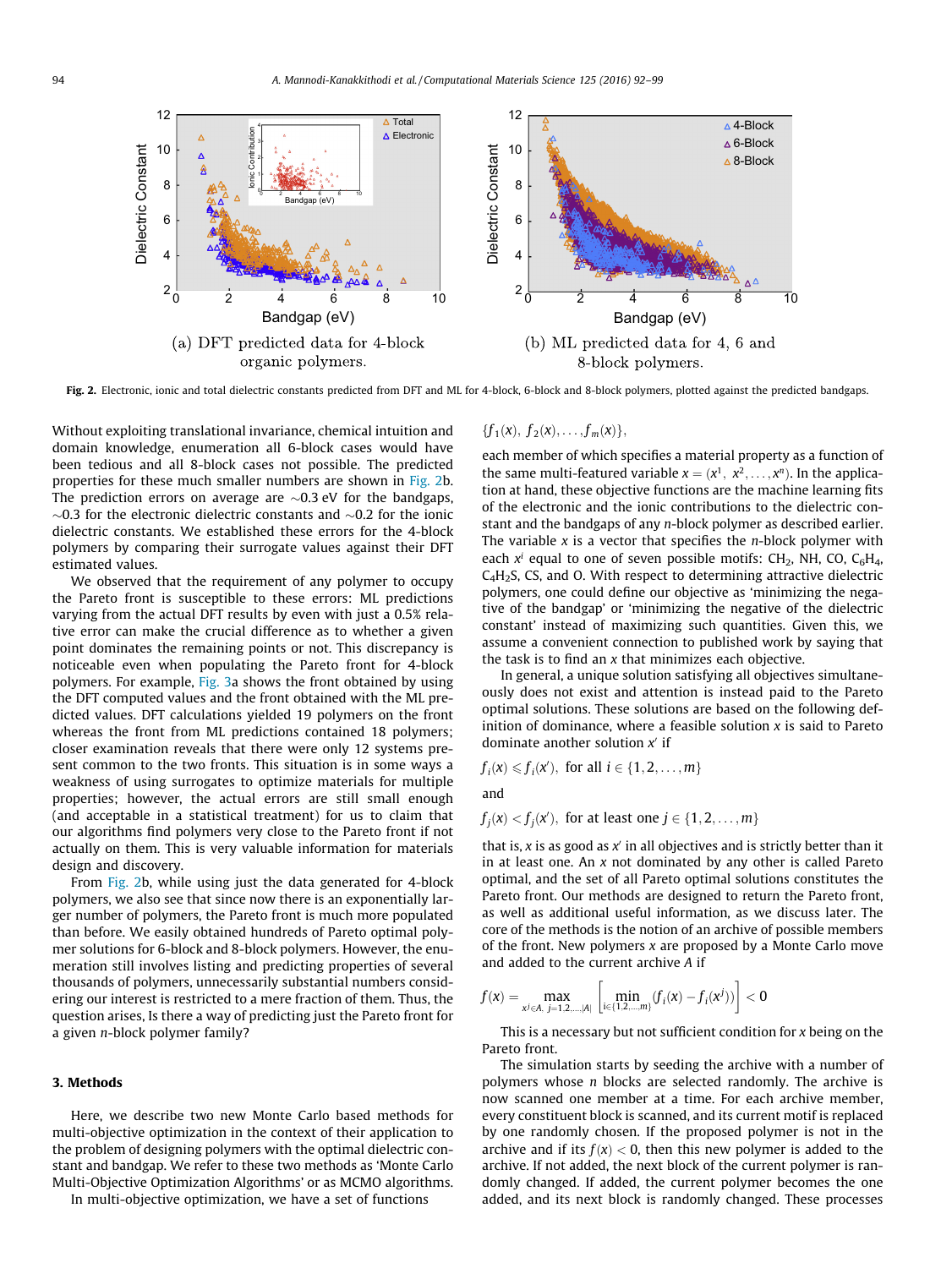<span id="page-3-0"></span>

Fig. 3. Two-objective Pareto front for 4-block polymers obtained from DFT, and from using MCMO1, MCMO2 and enumeration.

are repeated for each block and for each polymer until every member of the original archive is visited once. We call these steps a sweep: A sweep is the attempt to change each unit in the blocks of all members of the current archive. Then a sweep of the new archive is performed, repeating the steps just stated. A few tens of sweeps are performed in this fashion. We refer to this part of the method as its warm-up phase.

While admission to the archive requires  $f(x) < 0$ , once in the archive, the addition of a new member can change whether a previous member still satisfies the condition  $f(x) < 0$  (Fig. 4). After the warm-up phase, the archive membership is reset, eliminating those members that do not satisfy  $f(x) < 0$ . The sweep of the archive is now repeated on the order of a hundred times. The archive size now grows slowly, if at all. We refer to this part of the algorithms as its equilibrium phase. When the equilibrium phase is completed, the final front is computed, and the simulation is terminated. We used the cull algorithm to compute the front [\[25\].](#page-7-0)

The intent of this method (MCMO1) is to maintain an archive of polymers that are on or are near the front, and to identify from them new members that are more optimal than ones chosen randomly. Temporarily including those systems whose  $f(x)$  becomes non-negative keeps the archive membership diverse and promotes access to the entire hypersurface of the front.

We also developed a second algorithm (MCMO2) based on the method of simulated annealing. Here, we need to specify temperatures  $T_{\text{start}}$  and  $T_{\text{end}}$  such that  $T_{\text{start}} > T_{\text{end}}$ . We perform the warm-up phase of the simulation at some temperature  $T = T_{\text{start}}$ . We sweep the archive and change the motifs as before, but this time, if the new polymer  $x'$  is not in the archive, we compute  $\Delta f = f(x') - f(x)$  and accept or reject the changed polymer accord-<br>ing to the Metropolis algorithm. In other words, we accept the new ing to the Metropolis algorithm. In other words, we accept the new polymer with a probability min $(1, \exp(-\Delta f/T))$ . If accepted, the new polymer is added to the archive; this step can also add polymers with  $f(x) > 0$  to the archive. In the equilibrium phase, we perform a number of sweeps of the archive at a given temperature that is chosen at successively lower values, starting with  $T_{\text{start}}$ and ending with  $T_{end}$ . The temperature is lowered according to a power law decay where  $T_{\text{decay}} = (T_{\text{start}}/T_{\text{end}})^{N/M}$ , where  $N < M$  is<br>the number of times we sweep the archive and M is the total num the number of times we sweep the archive and  $M$  is the total number of times the sweeps are performed. This number is roughly the same as the number of sweeps used in the equilibrium phase of MCMO1.

As we discuss in the next section, the fronts predicted by the two methods differ by at most one or two members, if they differ



Fig. 4. On the top, the points marked by thick dots constitute a Pareto set for the simultaneous *maximization* of  $f_1(x)$  and  $f_2(x)$ . The solid line connecting the points is the Pareto front. If a point is added to the shaded rectangles, it augments the number of points in the set. If the point marked by + is added, it changes the Pareto set to the one shown in the bottom, causing it to be added to the front and a point to be removed from the previous front.

at all. The simulated annealing method creates larger archives and increases the archive sizes (and current front sizes) more rapidly. In general, with this method, the archive sizes can become so large that adding an extra archive reduction step at the end of each temperature step is useful for reducing the computation time.

We remark that a sequence of  $n$  motifs specifying a polymer does not directly serve as its ''id" because the requirement of translational invariance associates several different sequences with the same polymer. What id's a polymer are its objective values: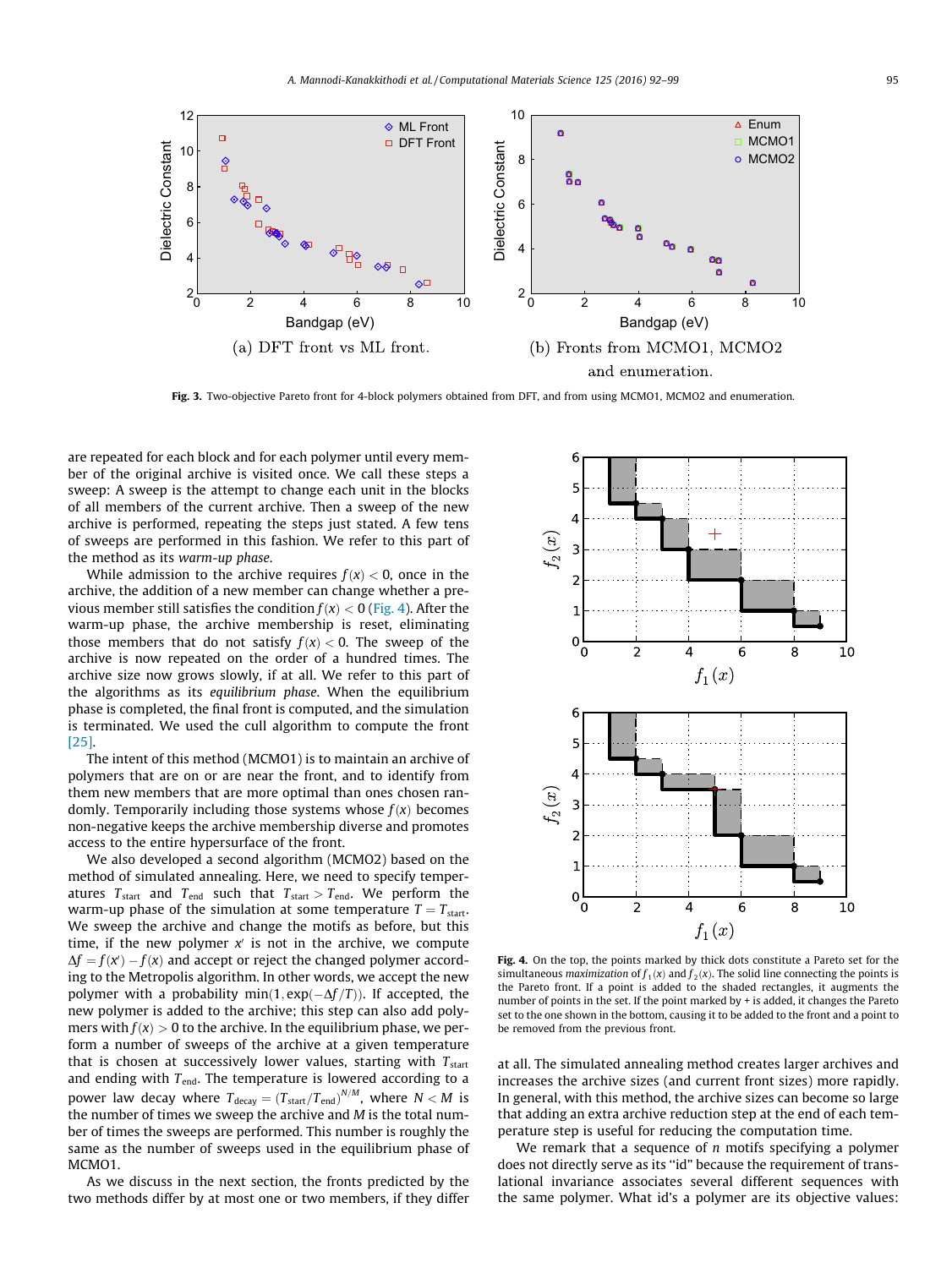<span id="page-4-0"></span>transitionally equivalent sequences return the same objective values. Our surrogate models ensure this equivalence within floating point error. In searching the archive to determine whether a proposed polymer would be a new member, we used the objective values as id's. To avoid establishing equivalence via the comparison of floating point numbers, we id'ed each polymer by multiplying its objective values by one million (a somewhat arbitrary number) and truncating the results to integers.

Besides returning the front, the two methods return other useful information. At the end of the simulation, the archive has few, if any, members that have  $f(x)$  non-negative. Accordingly, it returns a set possible polymers whose behavior is comparable to those on the front. Additionally, it returns  $f(x)$  for each polymer. How negative this quantity is can serve as a rough ranking of the relevance of the members of the archive.

## 4. Results

In the results presented below, we seeded the archive by randomly generating 100 polymers, adding to the archive only those whose  $f(x) < 0$ . It is convenient to define other inputs to the algorithms in terms of the number of sweeps. For the warm-up phase we used 25 sweeps, and for the equilibrium phase we used 40 sweeps. In this phase we found it convenient to split this number into 4 batches, where at the end of each batch we reduce the size of the archive. The maximum archive size was 750. If after a sweep this size was exceeded, the archive was reduced to the Pareto front. For 4 and 6 block sizes, the Pareto front rarely grew beyond the warmup phase. For 8 and 10 blocks, it grew by a couple. For MCMO2, we chose  $T_{start} = 1$  and  $T_{end} = 0.0316$ . Only for MCMO2 did we observe the archive size exceeding the stated maximum. In general, for MCMO1 the archive size was close to the current front size, while for MCMO2, it generally exceeded the front size. With the exception of the 10-block case, the computations times for the results we present ranged from a few seconds to a few tens of minutes. For 10 blocks the computation time was nearly an hour.

As seen in [Fig. 5](#page-5-0), the two algorithms did not always predict the same front, and the front from any one algorithm could differ if restarted with a different random number seed. The differences were at most 1 or 2 members. We compensated for these differences by repeating the simulations with each Algorithm 10 times, starting with different random number seeds, combining the fronts from each simulation, and then finding the front of the composite.

Using the two strategies just detailed, we determined the 2 and 3 objective Pareto fronts for 6-block polymers built out of the same seven basic blocks as the 4 block case. The 2 objective front considers the total dielectric constant and the bandgap as the objectives to be optimized, whereas the 3 objective front breaks the dielectric constant into its components and considers the electronic dielectric constant, ionic dielectric constant, and bandgap as the objectives. The 2 objective Pareto fronts obtained for 4-block polymers and 6-block polymers using MCMO1, MCMO2 and simple enumeration (wherein we choose the Pareto optimal polymers out of the blue points and the purple points in [Fig. 2b](#page-2-0) respectively) are plotted in [Figs. 3](#page-3-0)b and [5](#page-5-0)a respectively. The 3 objective Pareto fronts obtained from MCMO1, MCMO2 and enumeration for 6-block polymers are shown in [Fig. 5](#page-5-0)b.

Whereas MCMO1, MCMO2 and enumeration all yield the exact same fronts for the 4-block polymers, as shown in [Fig. 3](#page-3-0)b, in [Fig. 5a](#page-5-0), we see that the enumeration strategy reveals 5 points that the optimization algorithms did not determine. These 5 points have very close neighbors on the front, which could lead the MCMO algorithms to miss them while capturing the neighboring points correctly. Regardless, these numbers tell us that the MCMO algorithms have computed the 2 objective Pareto fronts with a

 $\sim$ 90% accuracy with respect to complete enumeration, which is encouraging.

The 3 objective front, as shown in [Fig. 5](#page-5-0)b, has a much higher population than the 2-objective front, and is valuable if both components of the dielectric constant need optimization as opposed to just the overall value. Given that the electronic dielectric constant, ionic dielectric constant and the bandgap are all optimized here, we display the 3 objective front by plotting both the electronic and total dielectric constants against the bandgap. Whereas MCMO1 and MCMO2 yield 166 points in the front, enumeration (choosing from the purple points in [Fig. 2](#page-2-0)b) leads to 192 points; this can be seen from the plot in [Fig. 5](#page-5-0)b. Once again, while the points obtained through enumeration are slightly higher in number, the MCMO algorithms produce the front with  $\sim$ 90% accuracy.

Similarly, we obtained the 2-objective Pareto fronts for 8-block polymers using MCMO1 and MCMO2 as well as using enumeration, and these results are presented in [Fig. 6a](#page-5-0). We note that there are nearly 130,000 total 8-block polymers, which makes the Pareto frontier population twice as big as for 6-block polymers, as well as a more computationally demanding estimation. The same observations from the 6-block polymers hold here: The two algorithms predict nearly the same Pareto fronts (65 and 66 points respectively) and capture around 90% of the front predicted by enumeration.

[Fig. 6b](#page-5-0) shows the 2-objective Pareto front obtained with the two Monte Carlo algorithms for 10-block polymers, of which there are  $\sim$  2  $\times$  10<sup>7</sup> possibilities. This number is so large that enumeration would take an unreasonably long time, whereas the Pareto front was obtained in a few hours of computing time on a laptop computer. In these simulations we used 50 warmup sweeps, based on our observations that 25 seemed too few for the 8-block case to be at the front size within minor fluctuations.

From 6-block to 8-block to 10-block polymers, the total number of possibilities increases exponentially, and enumeration becomes extremely computationally extensive. However, the fraction of the Monte Carlo steps needed (or consequently, the fraction of time saved) for determining the Pareto front with an approximate >90% confidence is successively reduced, indicating that the MCMO algorithms are indeed very valuable when we go to large populations in material possibilities.

We have thus utilized machine learning prediction models trained using purely 4-block polymer data, in combination with two flavors of multi-objective optimization, to populate the Pareto front of 6-block, 8-block and 10-block polymers. We can similarly obtain Pareto fronts for polymer populations with any number of blocks in the repeat unit, as well as for combinations of many different n-block polymer populations. We can now critically examine the fronts for 4, 6, 8 and 10-block polymers for understanding the kind of polymers (in terms of their constituent blocks) that make Pareto optimal solutions. Given the 28 different types of building block pairs that exist in this chemical space of polymers, an analysis of the Pareto front with respect to the polymer constituent blocks can reveal what kinds of blocks and neighbors are required for optimal polymer solutions.

[Fig. 7](#page-5-0)a shows the Pareto fronts for 4, 6, 8 and 10-block polymers; considering an archive with all these polymers from different respective fronts, a combined Pareto front can be obtained by eliminating the specific points that no longer satisfy the front requirements. The combined front has been superimposed on the other fronts in [Fig. 7a](#page-5-0) – this front contains 101 points, which is a reduction of over a 100 points out of the four individual fronts. Further, 80% of these points are 10-block polymers and the remaining are 8, 6 and 4-block polymers, indicating that lower block polymers gradually lose Pareto front prominence as we move towards higher block polymers.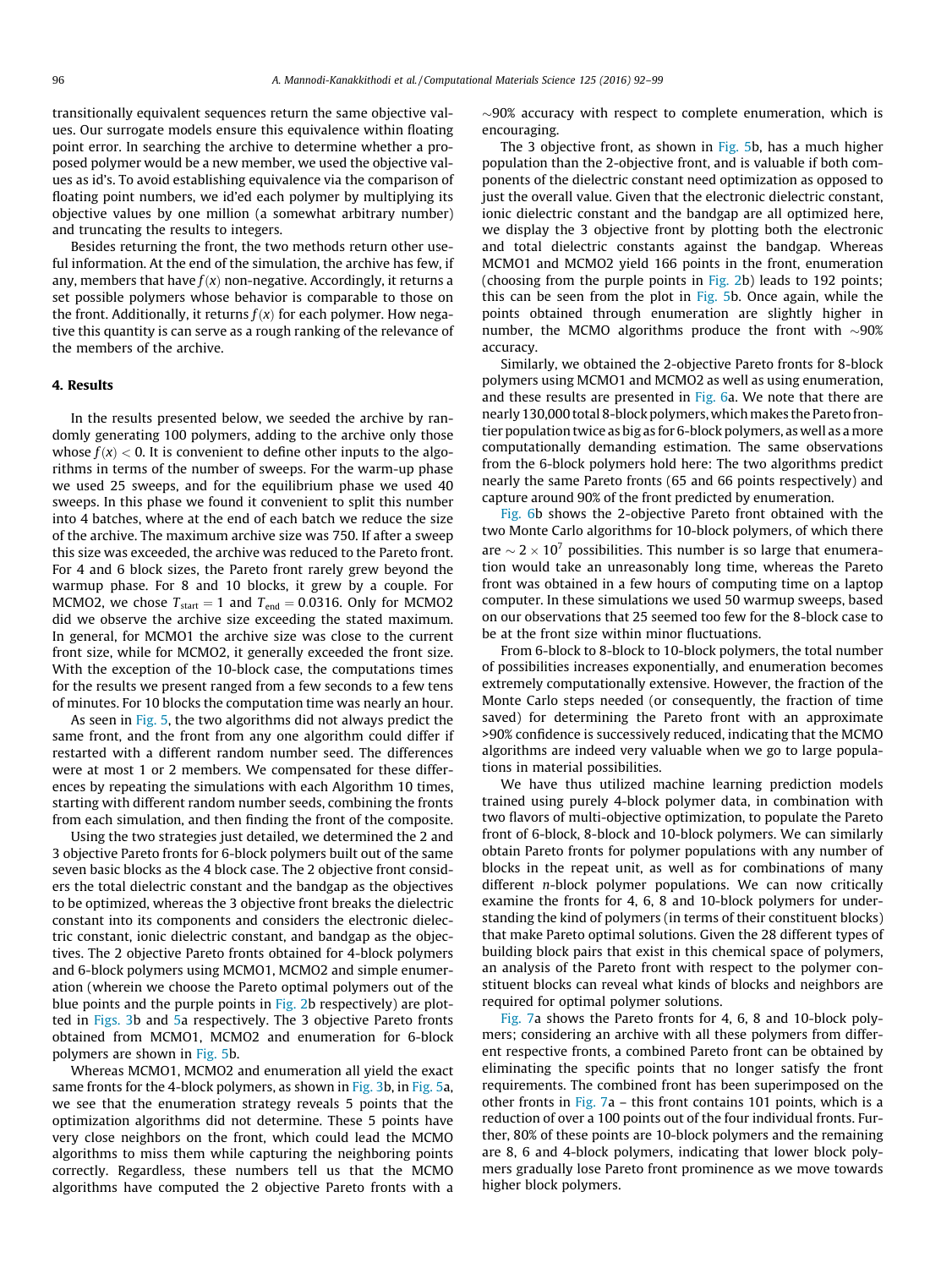<span id="page-5-0"></span>

Fig. 5. Two objective and three objective Pareto fronts for 6-block polymers obtained using MCMO1, MCMO2 as well as via enumeration.



Fig. 6. Two-objective Pareto front for 8-block polymers and 10-block polymers using MCMO1 and MCMO2.



Fig. 7. Examination of the combined two-objective Pareto front of 4-block, 6-block, 8-block and 10-block polymers.

In Fig. 7b, we plotted the fraction of occurrence of different building block pairs in the combined Pareto front of the polymers. The specific pairs of blocks that dominate the front have been shown, such as  $CH_2-CH_2$ ,  $CH_2-O$ , NH-CO, NH-CS, NH-O and  $C_4H_2S-C_4H_2S$ . This follows from the correlations drawn in [\[6\]](#page-6-0) between different block pairs and the properties: the dielectric constants and the bandgaps. While  $CH_2$ -CH<sub>2</sub> and CH<sub>2</sub>-O pairs contribute to high bandgap values,  $C_4H_2S-C_4H_2S$  and  $C_4H_2S-CS$  blocks lead to high values of electronic dielectric constant whereas NH-CO, NH-O and NH-CS blocks lead to high ionic dielectric constant values. The Pareto front can said to be occupied by three kinds of polymers: high dielectric constant and low bandgap polymers, high dielectric constant and high bandgap polymers, and low dielectric constant and high bandgap polymers. Thus, it is reasonable that these blocks exist in great numbers in the polymers on the front. The key to further populating the front or regions near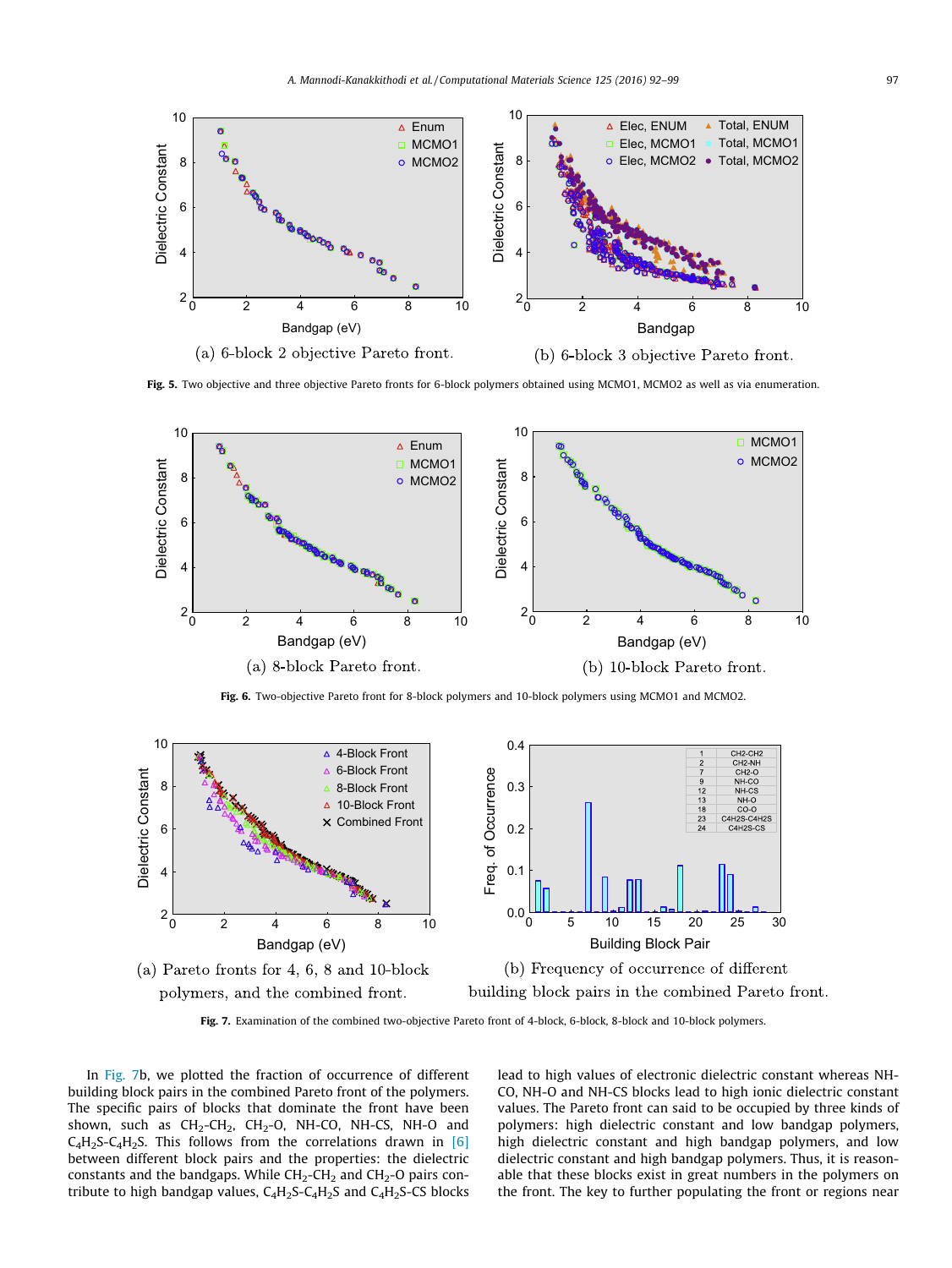<span id="page-6-0"></span>it with new n-block polymers is in increasing the population of these pairs of blocks in the polymers.

The natural measure of efficiency of our proposed methods is the number of objective function evaluations needed relative to the total number needed to evaluate all possibilities with the surrogates. For MCMO1, we can estimate efficiency in the following manner: In a sweep we have  $n$ -blocks  $\times$  archive-size evaluation steps. Let us say that the total number of sweeps (warmup and equilibrium phases) is 50. In the warmup phase, the size of the archive is steadily growing but it is nearly constant in the equilibrium phase. Let us assume for each sweep, the archive size is a constant and on average equal to half the size of the Pareto front. For 4-block case, we would need about 2300 evaluations; for the 6-block case, 64,500; and for 8 blocks, 144,000. Thus, direct enumeration is more efficient for 4 blocks and is about the same as the Monte Carlo for 6 and 8 blocks, after symmetry and other factors are used to significantly reduce the number of possibilities. We note that the front found did not include any polymers excluded by these physical arguments. For 10 blocks, the Monte Carlo would require about 500,000 evaluations, clearly besting direct enumeration. For MCMO2, if we were to make similar estimates using the maximum archive size instead of using the front size as the average archive size, we would similarly find that for block sizes 10 and higher the MCMO2 algorithm would be more efficient than direct enumeration. We also note that translational symmetry, chemical intuition or domain knowledge was not used to restrict the size of the space the Monte Carlo sampled.

Efficiency is a different issue than the cost (time) of calculation. We wrote our program in a high level language (Python), and hence a significant reduction in computation time is likely if we instead used the computationally more efficient Fortran 2008 or C++. Likely the biggest reductions in cost would have occurred by using a binary search of the archive sets instead of the linear search used to determine whether the proposed polymer was already a member of the archive and by using a different proposal method for a new archive member. Here, we made the proposal by replacing each unit in the block with one of the seven motifs chosen randomly. Possibly more efficient would have been proposing to replace the motif by the one above or below it in an ordered list of possible motifs. We were mainly concerned with proof of principle and not efficiency.

## 5. Concluding remarks

We presented two Monte Carlo multi-objective optimization algorithms to find the Pareto front of a selected chemical space of dielectric polymers, the subset of polymers that are of most interest with respect to optimizing both the dielectric constant and the bandgap. While one algorithm involves random modifications of polymer blocks and updating of the Pareto frontier archive based on a dominance definition, the other algorithm uses simulated annealing and updates the archive on the basis of a predefined probability of dominance. The properties of any new polymer are obtained via machine learning models previously trained and developed to predict dielectric constants and bandgaps of these polymers. Combining these learning models with the MCMO algorithms enables us to populate the polymer Pareto front for the larger block polymers in much fewer steps than enumerating all polymer possibilities and predicting their properties.

We benchmarked the effectiveness of the methods by comparing the Pareto fronts they predicted with those the fitted models predicted for the complete enumeration of all possible 4, 6, and 8-block polymers built from our seven basic chemical motifs. We could make this benchmark because we were able to a priori reduce the number of possibilities and the machine learning models execute very quickly for a given input. For the 6-block case there were only 5 points from the fitted set not sampled by the Monte Carlo methods, whereas there were 9 such points for the 8-block case.

As previously noted, the prediction errors associated with the machine learning models lead to different Pareto fronts than those found using the actual DFT computed data [\(Fig. 3\)](#page-3-0). We attempted other regression methods, such as support vector machines, Gaussian processes, and Bayesian kernel ridge regression, to increase the accuracy of the surrogate models without noticeable success. The regression models proved very valuable for providing a quick and efficient determination of optimal polymer solutions even for long polymer chains. Whereas machine learning makes it possible to predict properties of large systems in an on-demand fashion [6,26–29], the MCMO techniques negate the need for traversing through significant portions of polymer chemical subspaces in order to obtain the desired polymers that lie on the Pareto front. We comment that the DFT calculations have unknown errors of their own. Consequently, what is the true Pareto front is likely something that will always be unknown. In some sense, one does not need optimization methods more accurate than the surrogates: One does not need a precise Pareto front but rather a Pareto neighborhood bordering the front. Having methods such as the ones presented, which estimate the front plus materials nearby, is particularly appropriate for materials design and discovery.

In closing, we remark the basic ideas of the presented Monte Carlo methods are useful for multi-objective materials design and discovery for materials other than dielectric polymers. Alloy and solid solutions would be naturals for the use of the approaches presented. As here, the first step would be to generate the surrogates. In contrast to the present case, where the design space variables have discrete values, these problems have continuous variables. Proposed changes in the material would correspond to small changes in the concentrations of the constituents.

### Acknowledgements

AMK would like to acknowledge the computational support provided by the Extreme Science and Engineering Discovery Environment (XSEDE) and by Los Alamos National Laboratory (LANL). The work of JEG, TL, and GP was supported by the Department of Energy's Laboratory Directed Research and Development program at LANL.

#### **References**

- [1] [M. Ashby, Materials selection in mechanical design, in: Materials Selection in](http://refhub.elsevier.com/S0927-0256(16)30388-3/h0005) [Mechanical Design, fourth ed., Butterworth-Heinemann, Elsevier, 2010.](http://refhub.elsevier.com/S0927-0256(16)30388-3/h0005)
- [2] G.E. Dieter, Overview of the materials selection process, in: ASM Handbook vol. 20, Materials Selection and Design, ASM International, pp. 243–254.
- [3] K. Yim, Y. Yong, J. Lee, K. Lee, H.-H. Nahm, J. Yoo, C. Lee, C. Seong Hwang, S. Han, Novel high-k dielectrics for next-generation electronic devices screened by automated ab initio calculations, NPG Asia Mater. 7 (2015) e190, [http://dx.doi.](http://dx.doi.org/10.1038/am.2015.57) [org/10.1038/am.2015.57.](http://dx.doi.org/10.1038/am.2015.57)
- [4] V. Sharma, C. Wang, R.G. Lorenzini, R. Ma, Q. Zhu, D.W. Sinkovits, G. Pilania, A. R. Oganov, S. Kumar, G.A. Sotzing, S.A. Boggs, R. Ramprasad, Rational design of all organic polymer dielectrics, Nat. Commun. 5 (2014), [http://dx.doi.org/](http://dx.doi.org/10.1038/ncomms5845) [10.1038/ncomms5845](http://dx.doi.org/10.1038/ncomms5845), 4845.
- [5] C. Wang, G. Pilania, S. Boggs, S. Kumar, C. Breneman, R. Ramprasad, Computational strategies for polymer dielectrics design, Polymer 55 (4) (2014) 979–988, [http://dx.doi.org/10.1016/j.polymer.2013.12.069.](http://dx.doi.org/10.1016/j.polymer.2013.12.069)
- [6] A. Mannodi-Kanakkithodi, G. Pilania, T.D. Huan, T. Lookman, R. Ramprasad, Machine learning strategy for accelerated design of polymer dielectrics, Scient. Rep. 6 (2016), [http://dx.doi.org/10.1038/srep20952,](http://dx.doi.org/10.1038/srep20952) 20952.
- [7] A. Mannodi-Kanakkithodi, G.M. Treich, T.D. Huan, R. Ma, M. Tefferi, Y. Cao, G.A. Sotzing, R. Ramprasad, Rational co-design of polymer dielectrics for energy storage, Adv. Mater. 28 (30) (2016) 6277–6291, [http://dx.doi.org/10.1002/](http://dx.doi.org/10.1002/adma.201600377) [adma.201600377](http://dx.doi.org/10.1002/adma.201600377).
- [8] [D. Fudenberg, J. Tirole, Nash equilibrium: multiple Nash equilibria, focal](http://refhub.elsevier.com/S0927-0256(16)30388-3/h0040) [points, and Pareto optimality, in: Game Theory, MIT Press, Cambridge, MA,](http://refhub.elsevier.com/S0927-0256(16)30388-3/h0040) [USA, 1991, p. 1823](http://refhub.elsevier.com/S0927-0256(16)30388-3/h0040).